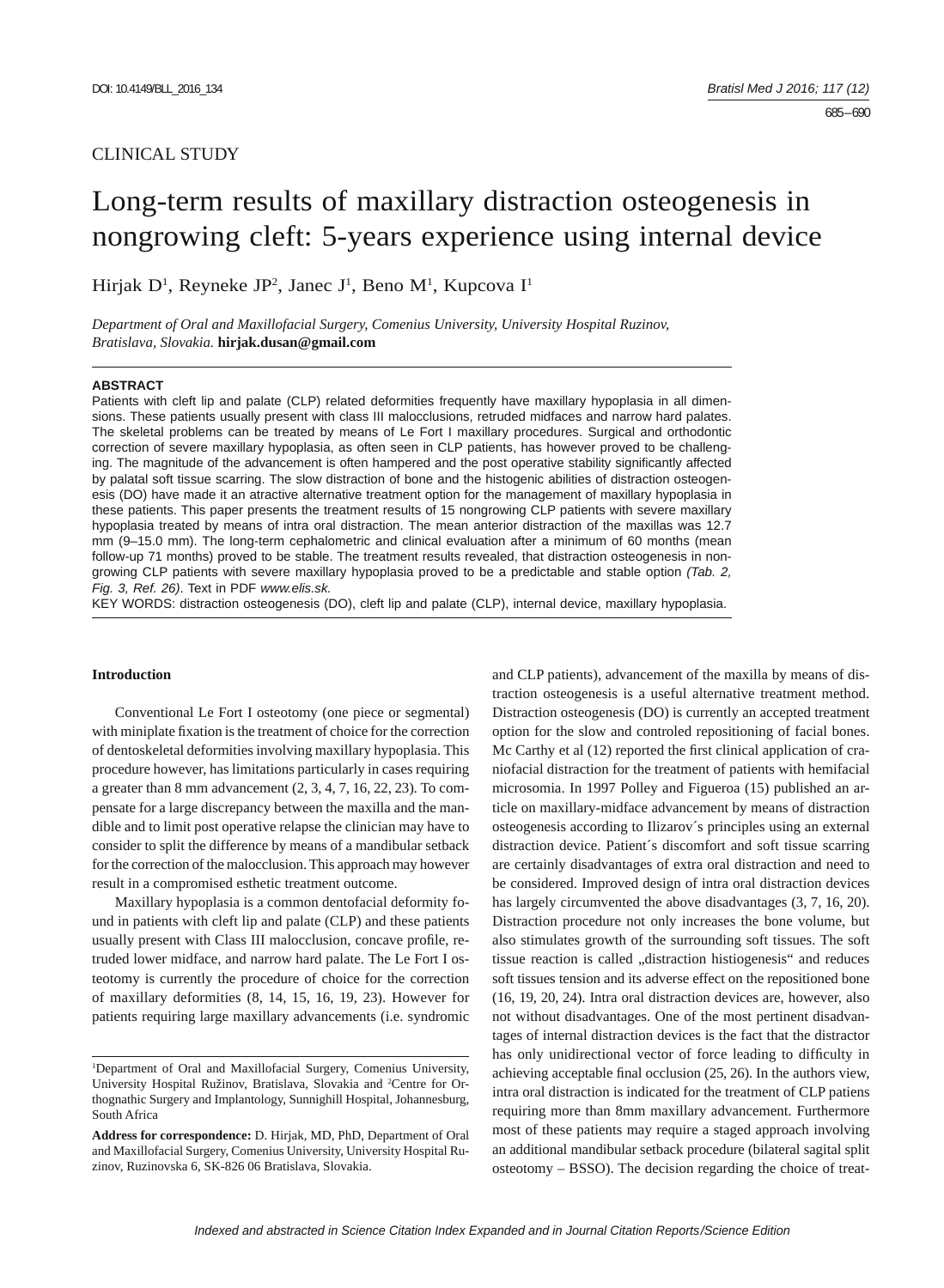685 – 690

**Tab. 1. Patients with one- and bilateral cleft lip and palate deformities.**

|     | Patient Gender | Age   | Diagnosis | Distraction   |     | obtained Follow-up |
|-----|----------------|-------|-----------|---------------|-----|--------------------|
| No. | F/M            | years | CLP       | $final-F/$    | mm. | months             |
|     |                |       | unilat-U/ | <b>BSSO-B</b> |     |                    |
|     |                |       | bilat-B   |               |     |                    |
| 1.  | М              | 18    | B         | F             | 14  | 61                 |
| 2.  | F              | 17    | U         | В             | 14  | 64                 |
| 3.  | М              | 20    | U         | B             | 15  | 68                 |
| 4.  | М              | 22    | B         | F             | 12  | 79                 |
| 5.  | М              | 18    | U         | B             | 11  | 66                 |
| 6.  | М              | 17    | U         | F             | 10  | 69                 |
| 7.  | F              | 24    | U         | F             | 15  | 83                 |
| 8.  | F              | 14    | U         | F             | 15  | 89                 |
| 9.  | М              | 22    | U         | F             | 12  | 73                 |
| 10. | F              | 17    | B         | B             | 15  | 77                 |
| 11. | М              | 21    | U         | F             | 9   | 75                 |
| 12. | М              | 20    | U         | F             | 11  | 65                 |
| 13. | М              | 18    | B         | F             | 15  | 69                 |
| 14. | М              | 20    | U         | B             | 14  | 62                 |
| 15. | М              | 21    | U         | B             | 9   | 67                 |

Results: 11 patient were male, 5 patients were female, average age 19.2 years, mean advancement 12.7 mm, mean follow-up 71 months

 $F -$  distraction as a final procedure,  $B - BSSO$  as an aditional procedure, Distraction obtain (mm), Follow-up period (months)

ment should however be made on individual basis. This clinical study focused on the long term postoperative skeletal stability of the maxilla following intra oral DO with a minimum of 5-years follow-up time.

## **Patients and methods**

The authors performed distraction ostegenesis (DO) of the maxilla on 15 consecutive, nongrowing CLP patients over a period of 4 years. Patients included in this study complied to the following criteria: nongrowing patients (radiographically confirmed complete fusion of the radial epiphysis), maxillary hypoplasia due to unilateral or bilateral CLP, Class III malocclusion, negative incisor overjet, patients requiring 8mm or more maxillary advancement, a concave profile with a normally developed mandible. The group of 15 patient consisted of 4 females with mean age of 18 years (range 14–24 years), and 11 males with mean age of 20 years (range 17–22 years). The mean follow-up period was 71 months (range 61–89 months). Twelve patients had unilateral- and 3 patients had bilateral cleft lip and palate deformities

**Tab. 2. Results of cephalometry at the time C1, C2 and C3 (before and after distraction osteogenesis using intraoral distractors).**

| <b>Measurements</b>    | C <sub>1</sub>         | C <sub>2</sub>        | C <sub>3</sub>        |
|------------------------|------------------------|-----------------------|-----------------------|
| (angles, distances)    | median (range)         | median (range)        | median (range)        |
| $SNA(^{\circ})$        | $72(69 - 78)$          | 84 (79-86)            | $83(78-86)$           |
| ANB $(^{\circ})$       | $-7$ ( $-9$ to $-5$ )  | $2(-2 \text{ to } 3)$ | $1(-2 \text{ to } 2)$ |
| $NSL-NL$ ( $\degree$ ) | $8(5-11)$              | $10(7-13)$            | $9.0(6-12)$           |
| $SN-A$ (mm)            | $44(33-61)$            | $46(36-64)$           | $45(36-63)$           |
| overjet (mm)           | $-9$ ( $-11$ to $-7$ ) | $2(-2 \text{ to } 2)$ | $1(-3 \text{ to } 1)$ |
|                        |                        |                       |                       |

 $C1$  – before operation,  $C2 - 2$  weeks after distr. removal,  $C3$  – minimum 5 years after distr. SNA – angle SN and maxillary A point, ANB – angle between A and B points in relation to N, NSL – NS line, NL – nasal line- basis of the maxilla, SN-A – perpedicular line from A point to SN line



**Fig. 1. Cephalogram (points & lines).**

(Tab. 1) All patients underwent pre- and postsurgical orthodontic dental alignment.

The surgical procedures were performed under general anesthesia using naso-endotracheal intubation. A circumvestibular incision was used to expose the maxila. The osteotomy design was planned according to the esthetic and functional requirements of each patient. To facilitate accurate placement of the internal distractors (Zurich, KLS Martin Group, Tuttlingen, Germany) the footplates were accurately bent and fixed with 2 screws on each side of the planned osteotomy line. The screws and appliances were then removed and the osteotomies completed. Following down fracture, the maxilla was mobilised and tested to confirm ease of advancement. The devices were then replaced using the previous screw holes as guide and finally fixed by placing all the other screws (25).

The distractors were activated after a latency period of 5 days and the maxilla advanced at the rate of 0.5 mm every 12 hours. A slight overcorrection was planned for all cases and the distraction continued until the planned position was obtained. After a consolidation period of 12 weeks the distractors were removed . No additional retention devices were used after removal of the distractors. In some patients additional elastics were placed to guide the maxilla into the final planned occlusion. Six patients required an additional bilateral sagittal split osteotomy (BSSO) and mandibular setback to accomplish the final planned occlusion (Tab. 1).

Standardized lateral cephalometric radiographs were obtained in natural head posture immediately before surgery (C1), 2 weeks after removal of distractors  $(C2)$  and finally a mimimum of 60 months post-distraction(C3). Antero-posterior maxillary skeletal changes were evaluated by measuring the A-point-Nasion-Sella (ANS) angle at each interval. The pre-treatment, short term posttreatment, and long term post- treatment relationship between the mandible and the maxilla was evaluated by measuring the A– point-Nasion-B-point (ANB) angle on C1,C2 and C3.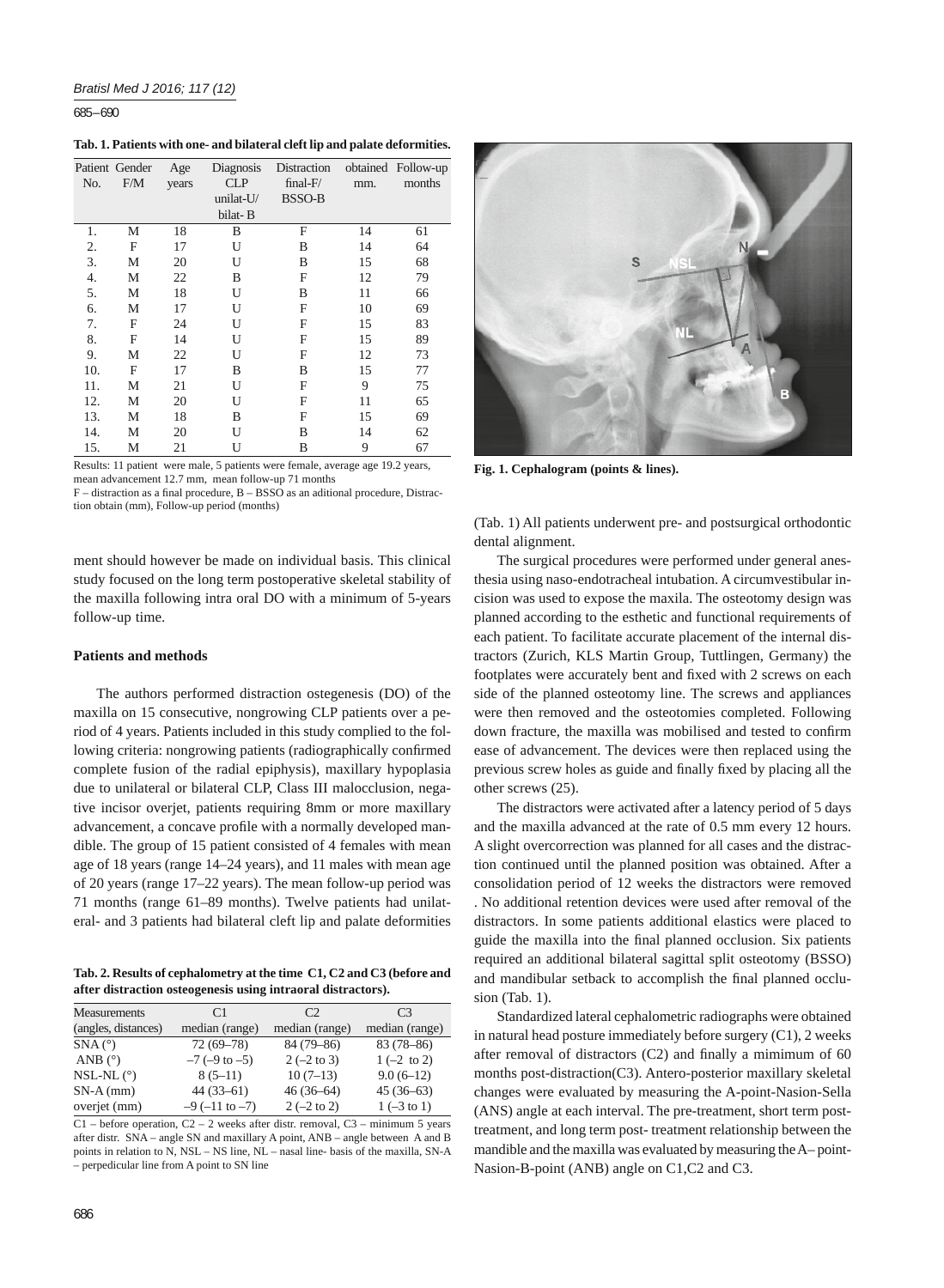

**Fig. 2. 17-years old female, unilateral CLP (patient 6, Tab. 1). a, b, c) cephalograms C1, C2, C3, d) patients´ profi le before DO, e) patients´ profi le 69 months after DO.**

To evaluate vertical maxillary changes a line was constructed through A-point perpendicular to Sella-Nasion (SN) (SN-A) and the distance measured in milimeters on C1, C2, and C3 (Fig. 1, Tab. 2). Vertical maxillary changes were measured by comparing the NS line -NL line angles at C1, C2 and C3 (Tab. 2). The incisor overjet was clinically measured at each interval, however this assessment was not considered relevant as in 6 patients mandibular setback procedures were performed and post operative orthodontic treatment would have influenced this assessment.

# **Results**

All 15 patients demostrated occlusal and esthetic improvement (Figs 2 and 3). Nine patients required only maxillary distraction to achieve the planned functional and esthetic result. However a large discrepancy between the maxilla and the mandible in 6 cases demanded an additional bilateral sagittal split mandibular setback procedure to limit maxillary distraction and improve post operative stability. The mean maxillary advancement achieved by distraction was 12.7 mm, (9 to 15 mm) measured on the distractor. The follow-up period after surgery ranged from 61 to 89 months (mean 71 months) (Tab. 1).

### *Cephalometric assesment (Tab. 2).*

Cephalometric measurements (Fig. 1) revealed the following: the SNA angle increased by a mean of 12 degrees (C2–C1) (84–  $72 = 12$  degrees) 2 weeks after removal of distractors. The maxilla relapsed slightly in the long term (mean 1 degree) (C2– C3)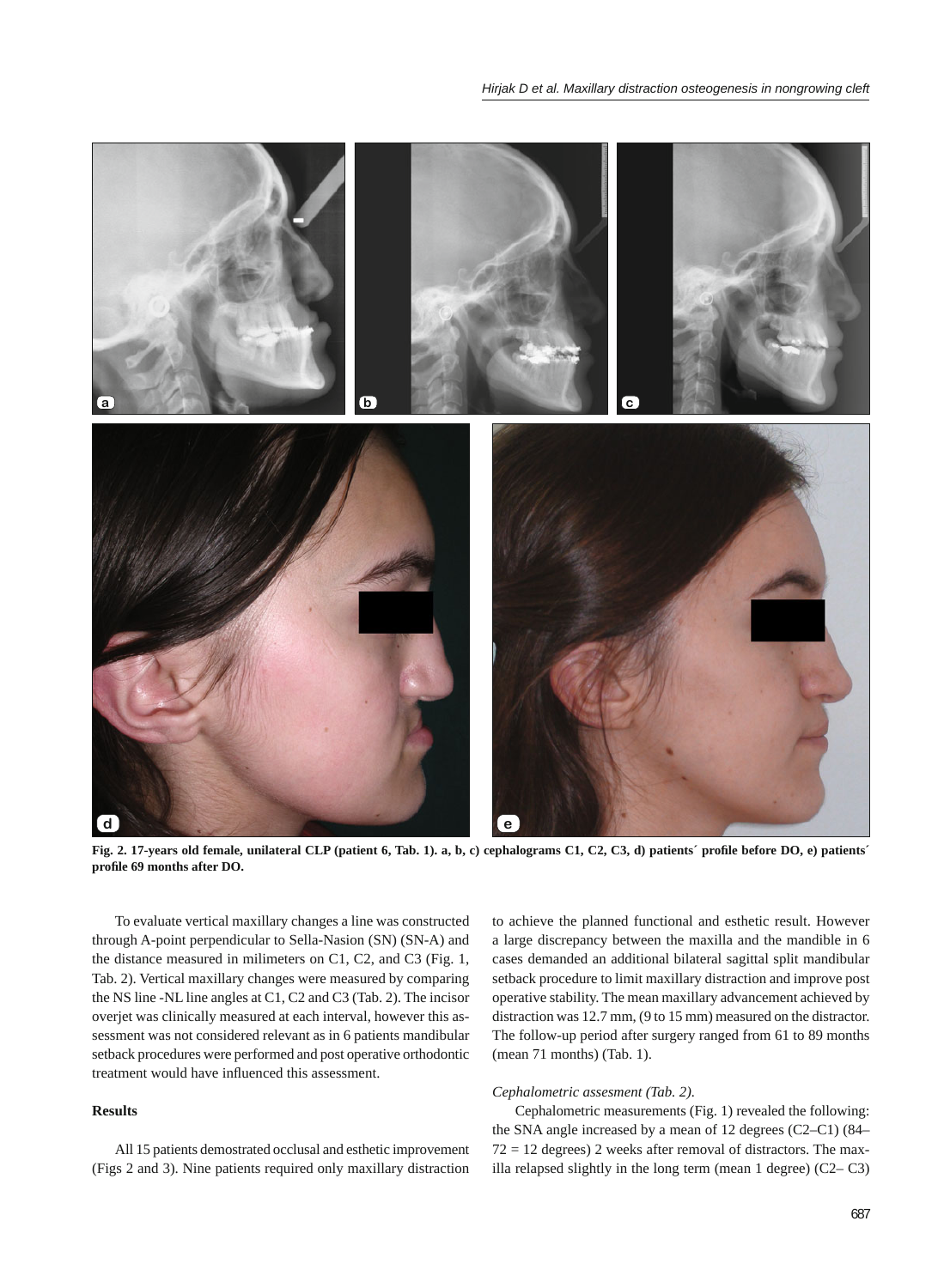685 – 690



**Fig. 3. 22-years old male, bilateral CLP (patient 4, Tab. 1). a, b, c) cephalogams C1, C2,C3, d) patients´ profi le before DO, e) patients´ profi le 79 months after DO.**

 $(84–83 = 1$  degree). The anterior facial height increased slightly following the distraction (mean 2 degrees) (NS line-NL line angle increased from a mean of 8 degrees (C1) to a mean 10 degrees (C2)) and relapsed in the long term by 1 degree (mean 10 degrees (C 2) to a mean of 9 degrees (C3)). Following the distraction the ANB angle increased from  $-7$  degrees (C1) to  $+2$  degrees (C2) with a slight relapse to  $+1$  degree in the long term  $(C3)$  and can be considered clinically stable. The incisor relationship changed from a negative overjet to a possitive overjet after distraction and remained positive in the long term however was not considered relevant as post operative orthodontics could have influenced this observation (Tab. 2). Some skeletal relapse occured in all cases at point A in the horizontal and vertical direction however changes proved to be minimal (less than 2mm) and clinically insignificant (Tab. 2).

# **Discussion**

Correcting the facial and occlusal deformities of CLP patients with severe maxillary hypoplasia remains challenging. The treatment planning, orthodontic treatment and orthognathic surgery for these patients are more complex than in non cleft patients for several reasons. One major factor is the presence of severe scarring of the lip and palate which limits maxillary development and renders surgical advancement of the maxilla difficult and often unstable. The choice between conventional orthognathic surgery and distraction osteogenesis (DO) depends mainly on the required amount of maxillary advancement. Several studies report that the amount of advancement and consequent post-operative relaps are the main problems (1, 2, 38, 16). Conventional Le Fort I osteotomy in the cleft patients seems to have a strong tendency to relapse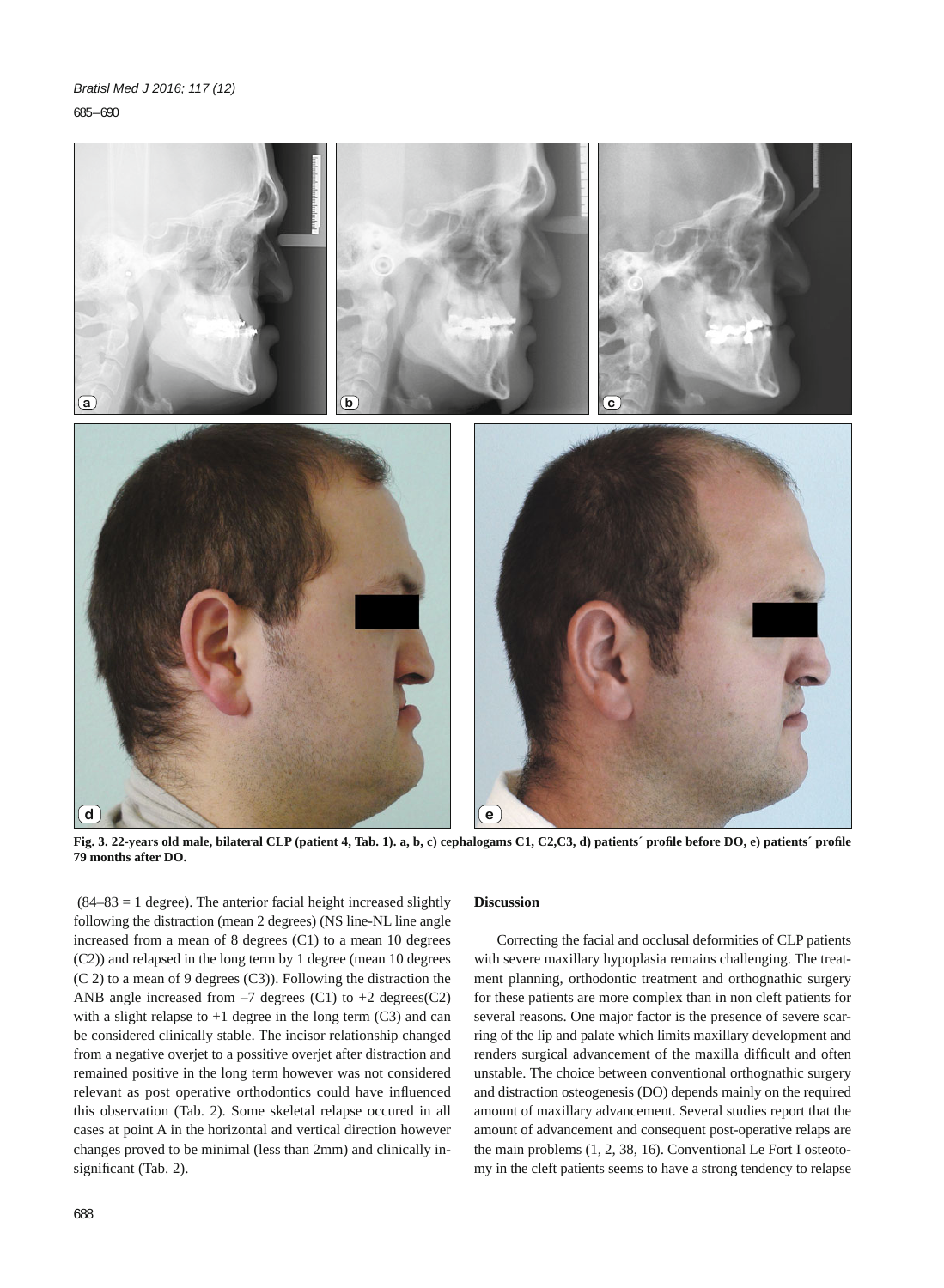because of the necessity of large advancement, large discrepancies between bony segments, palatal scarring and tightness of the upper lip. Bone grafts in posterior defects between the maxillary tuberosity and the pterygoid plates to prevent relapse after maxillary advancement were recommended (8). Other authors used miniplate fixation along with bone grafting to improve stability (8, 17, 18). The disadvantages of autogenous bone grafting is the potential donor site morbidity, resorption or infection of the bone graft and tendency to relapse. There is a paucity of reports on the longterm stability of the maxilla following DO advancement in nongrowing patients (10). No randomized controlled trials have yet been conducted to compare DO and conventional surgery for CLP patients (3). Relapses following DO maxillary advancement in the long term are reported to be minimal, due to gradual advancement of the maxilla  $(1, 5, 6)$ . A benefit of gradually advancement is histogenesis of the adjacent soft tissues as well as better perseverance of vascular supply. The term "large maxillary advancement" means advacement more than 8 mm based on our criteria and also based on clinical evidence from several studies (9, 10). Cheung et al (3) reported that the magnitude of relapse tended to be correlated with magnitude of maxillary advancement. Precious DS (16) stated that maxillary advancement exceeding 10 mm is a limit to conventional orthognathic surgery for CLP patients, and distraction should then be considered as an option. Numerous reports have noted the instability of forward and inferior repositioning of the maxilla, mainly in CLP patients (17, 18, 19). Profit et al (18) reported that nearly two thirds of patients in their study had more than 2 mm skeletal relapse (20 % had more than 4 mm relapse). In a randomized clinical study Cheung et al (2) examined patients with CLP-related maxillary hypoplasia treated by means of conventional Le Fort I maxillary osteotomy or DO. Statistically better skeletal stability was noted in the distraction group. There are also several long-term clinical followup studies. Rachmiel et al (20, 21) obtained a mean advancement of 13.7 mm with relatively stable results (relaps rate 7.3 %) after a 2-year follow-up. Wiltfang et al (24) observed a mean relapse of only 6 %, 2 years after surgery . In a radiographic evaluation Kusnoto  $(11)$  and Rachmiell  $(21)$  found by means of a modified tomogram technique bone formation in the pterygoid region after maxillary distraction. The bone trabeculae could be seen six weeks after distraction. We recommend a prolonged period of consolidation (minimum 12 weeks) to improve stability. Rachmiel et al (20) published a study where advancement of the maxilla was combined with an increase in the vertical dimension. They reported an increase in vertical dimension of the face due to slight downward movement of the maxilla. This resulted in a clockwise and posterior rotation of the mandible. In their study the vertical changes were measured and compared. They compared the SNmandibular plane angle and lower facial height before and after distraction. The oblique osteotomy and vector of distraction allows for advancement and slight vertical midface elongation (26). Results from our study support these conclusions.

During the consolidation period the distracton device serves as a retainer. It is covered by soft tissues and is well accepted by patients. A disadvantage of internal devices is the necessity of an

additional surgery for removal . The results of our study showed that maxillary advancement in nongrowing CLP patients by the means of intraoral distraction devices is a viable alternative to conventional Le Fort I osteotomy.

#### **References**

**1. Cheung LK, Zhang Q, Wong MC et al.** Stability consideration for internal maxillary distractors. J Craniomaxillofac Surg 2003; 31: 142.

**2. Cheung LK, Chua HD, Hagg MB.** Cleft maxillary distraction versus orthognatic surgery: Clinical morbidities and surgical relapse. Plast Reconstr Surg 2006; 118: 996.

**3. Cheung LK, Chua HD.** A meta-analysis of cleft maxillary osteotomy and distraction osteogenesis. Int J Oral Maxillofac Surg 2006; 35: 14.

**4. Drew SJ.** Maxillary distraction osteogenesis for advancement in cleft patients, internal devices. J Oral Maxillofac Surg 66: 2592–2597, 2008

**5. Figueroa AA, Polley JW, Friede H et al.** Long-term skeletal stability after maxillary advancement with distraction osteogenensis using a rigid external distraction device in cleft maxillary deformities. Plast Reconstr Surg 2004; 114: 1382.

**6. Figueroa AA, Polley JW.** External versus internal distraction osteogenesis for the management of severe maxillary hypoplasia: external distraction. J Oral Maxillofac Surg 2008; 66: 2598–2604.

**7. Gateno J, Engel ER,Teichgraeber JF et al.** A new Le Fort I internal distraction device in the treatment of severe maxillary hypoplasia. J Oral maxillofac Surg 2005; 63: 148.

**8. Hoffman GR, Brennan PA.** Skeletal stability of one-piece Le Fort I osteotomy to advance the maxilla, Part 1. Stability resulting from non-bone grafted rigid fixation. Br J Oral maxillofac Surg 2004; 42: 221.

**9. Kanno T, Takahashi T, Takano H et al.** Simultaneous maxillomandibular distraction osteogenensis using a subcutaneous device for bilateral cleft lip and palate patient. Asian J Oral Maxillofac Surg 2006; 18: 303.

**10. Kanno T, Mitsugy M, Hosoe M, Sukegawa S et al.** Long-Term Skeletal Stability After Maxillary Advancement With Distraction Osteogenesis in Nongrowing Patients. J Oral Maxillofac Surg 2008; 66: 1833–1846.

**11. Kusnoto B, Figueroa AA, Polley JW.** Radiographic evaluation of bone formation in the pterygoid region after maxilary distraction with a rigid external distraction (RED) device. J Craniofac Surg 2001; 12: 109.

12. McCarthy JG, Schreiber J, Karp N et al. Lengthening the humand mandible by gradual distraction. Plast Reconstr Surg 1992; 89: 1.

13. Picard A, Diner PA, Tomat C, Vazquez MP, Carls FP. Five years experience with a new intraoral maxillary device (RID). Br J Oral Maxillofac Surg 2011; 49: 546–551.

**14. Pinto LP,Bell WH, Chu S, Buschang PH.** Simultaneous 3-dimensional Le Fort I/Distraction Osteogenesis Technique: Positional Changes. J Oral Maxillofac Surg 2009; 67: 32–39.

15. Polley JW, Figueroa AA. Management of severe maxillary deficiency in childhood and adolenscence through distraction distraction osteogenesiswith external, adjustable, rigid distraction device. J Craniofac Surg 1997; 8: 181–186.

**16. Precious DS.** Treatment of retruded maxilla in cleft lip and palate – Orthognathic surgery versus distraction osteogenesis: The case for orthognathic surgery. J Oral Maxillofac Surg 2007; 65: 758.